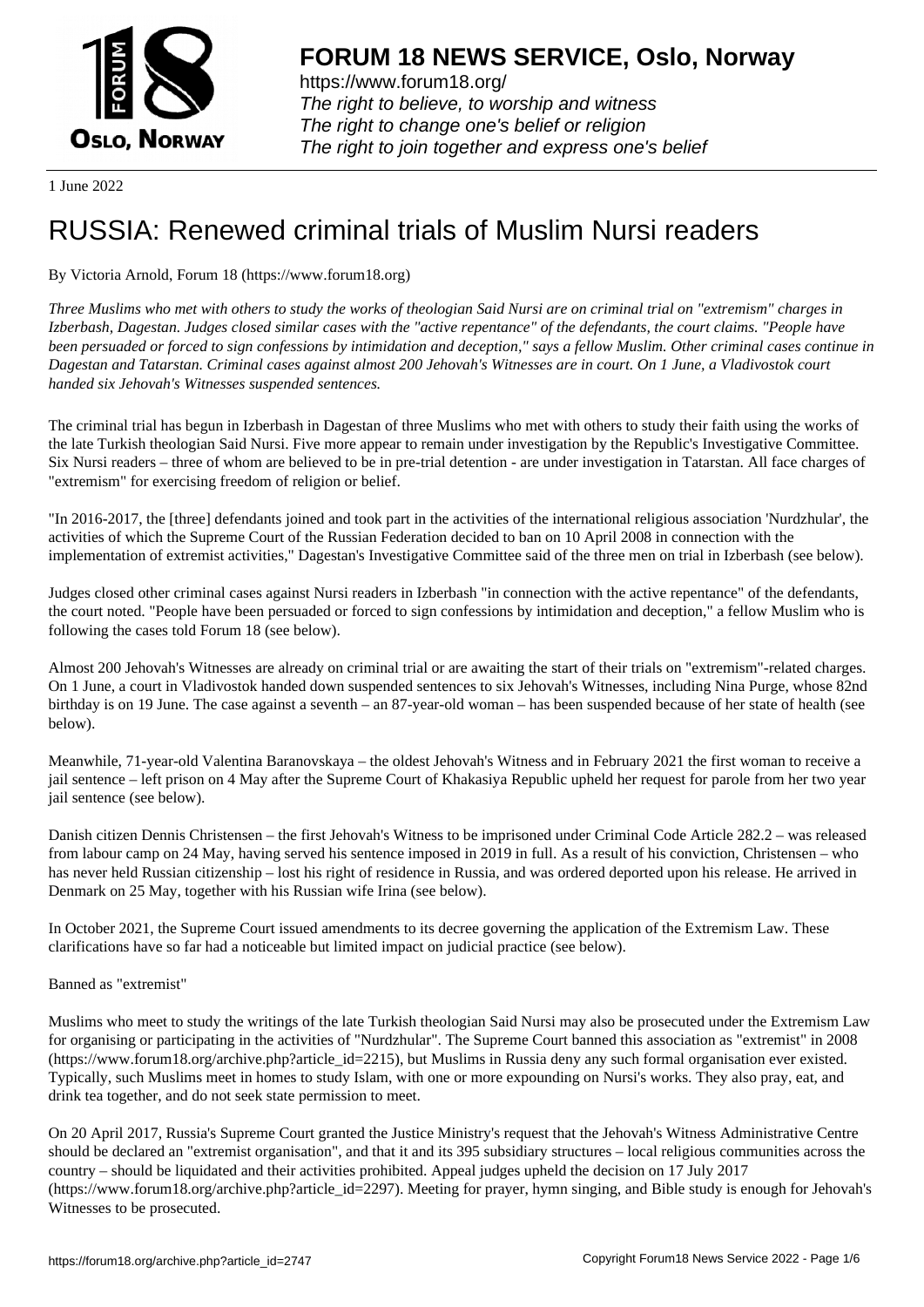Muslim readers of Nursi's works and Jehovah's Witnesses face prosecution under Criminal Code Article 282.2 (https://www.forum18.org/archive.php?article\_id=2215) for either "organising" (Part 1), or "participating in" (Part 2), "the activity of a social or religious association or other organisation in relation to which a court has adopted a decision legally in force on liquidation or ban on the activity in connection with the carrying out of extremist activity".

There is a wide range of compulsory and discretionary punishments – including post-imprisonment punishments (https://www.forum18.org/archive.php?article\_id=2681) - for convictions under Criminal Code Article 282.2. A similarly wide range of punishments exists for convictions under Criminal Code Article 282.3, Part 1 ("Financing extremist activity"), as well as under Criminal Code Article 282.2, Part 1.1 ("Inclination, recruitment or other involvement of a person in an extremist organisation").

#### Jehovah's Witness trials continue

More than 200 Jehovah's Witnesses have so far been convicted (https://www.forum18.org/archive.php?article\_id=2746) as a direct result of the 2017 Supreme Court ban. The cases against almost another 200 have already reached court, with many of them already on trial. Many of those prosecuted are elderly and/or in poor health.

On 1 June, Vladivostok's Lenin District Court handed down two-year suspended sentences (with nine months' restrictions on freedom) in the case against Nadezhda Anatolyevna Anoykina (born 11 January 1958), Lyubov Aleksandrovna Galaktionova (born 14 July 1942), Nailya Sunatovna Kogay (born 5 October 1951), Nina Ivanovna Purge (born 19 June 1940), and Raisa Mikhailovna Usanova (born 28 September 1947).

The five women were charged under Criminal Code Article 282.2, Part 2 (https://www.forum18.org/archive.php?article\_id=2571) alongside Yelena Viktorovna Zayshchuk (born 25 August 1934), whose prosecution has been suspended because of her state of health. Fellow defendant Valentin Pavlovich Osadchuk (born 15 March 1976) was charged under Criminal Code Article 282.2, Part 1. He too received a suspended sentence (of six years, with one year's restrictions on freedom).

All seven remain on the Federal Financial Monitoring Service (Rosfinmonitoring) "List of Terrorists and Extremists"  $(\text{https://www.forum18.org/archive.php?article} \text{ id} = 2687)$ , to which they were added in July 2019. This blocks their access to any bank accounts they might have. Zayshchuk is the oldest "extremist" on the Rosfinmonitoring List.

Dagestan: Three Muslims on trial for meeting to study Nursi

In the town of Izberbash in the North Caucasus Republic of Dagestan, three Muslims who read Said Nursi's works are on trial at Izberbash City Court for "continuing the activities" of "Nurdzhular".

Investigators appear to have opened cases under Criminal Code Article 282.2, Part 2 against these three people in late March, and lodged them at the city court on 20 or 23 May, according to the court website.

"In 2016-2017, the [three] defendants joined and took part in the activities of the international religious association 'Nurdzhular', the activities of which the Supreme Court of the Russian Federation decided to ban on 10 April 2008 in connection with the implementation of extremist activities," Dagestan's Investigative Committee said on its website on 17 May.

"In order to continue the illegal activities of this religious association, the suspects took part in meetings to study the ideological sources of the organisation," the Investigative Committee added.

Five more Muslims who read Nursi's works appear to remain under investigation by the Republic's Investigative Committee.

Investigators initiated another case in late April, also under Criminal Code Article 282.2, Part 2, against a 35-year-old man suspected of "Nurdzhular" activities in 2016-17. The investigation is ongoing, the Investigative Committee noted on its website on 21 April.

On 31 May, the Investigative Committee announced the opening of another case, also under Criminal Code Article 282.2, Part 2, this time against four people who "joined and took part in the activities of the international religious association 'Nurdzhular'" between 2008 and April 2017.

It is unclear how many other people may be facing prosecution for alleged "Nurdzhular" involvement in Dagestan.

"People have been persuaded or forced to sign confessions"

Between 7 September and 3 November 2021, Izberbash City Court is known to have closed seven criminal cases against people who met to study Nursi's works (https://www.forum18.org/archive.php?article\_id=2698) in Izberbash. A further three cases appear to have been closed in March and May 2022. According to the court website, judges closed these cases "in connection with the active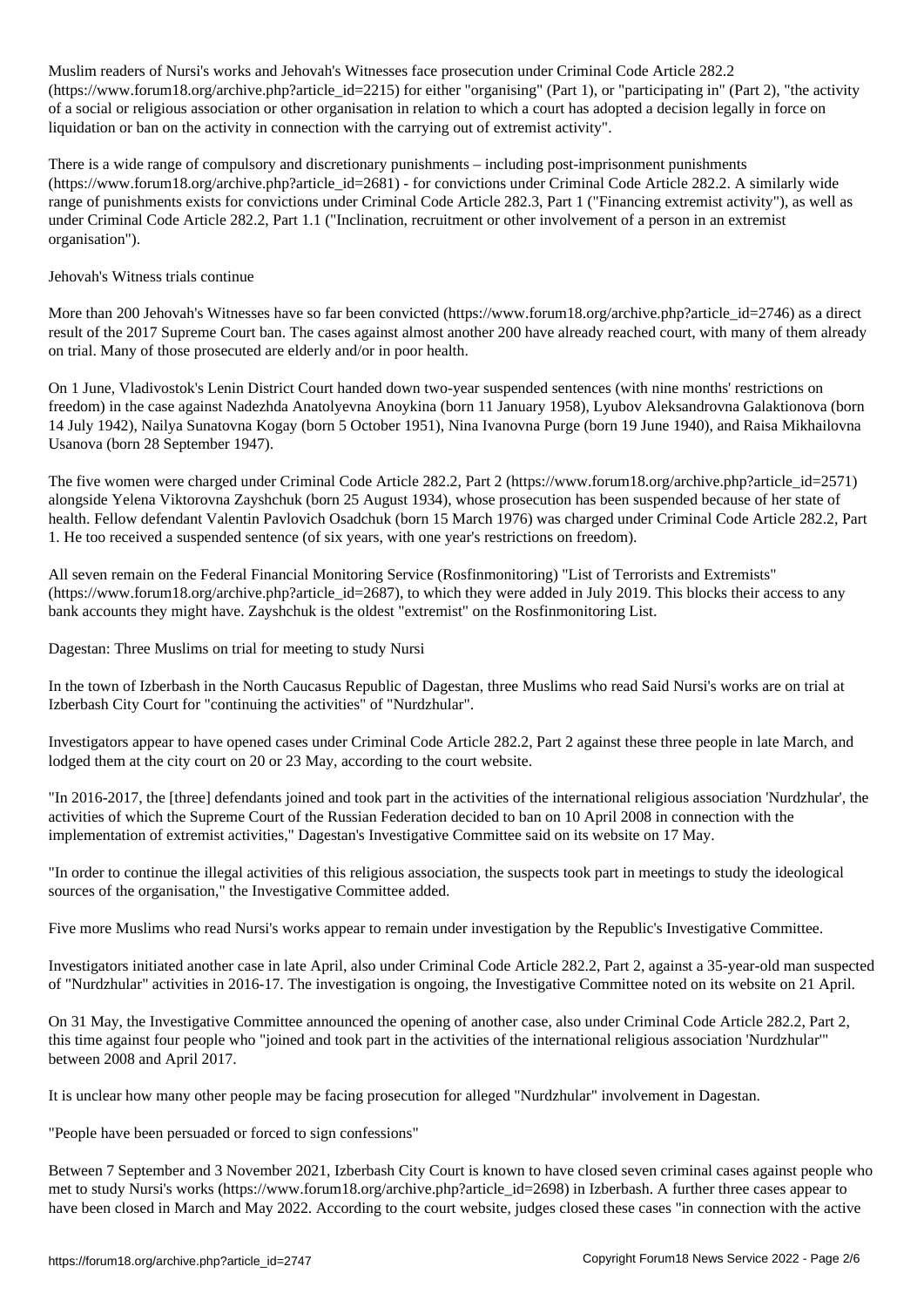"People have been persuaded or forced to sign confessions by intimidation and deception," a fellow Muslim who is following the cases told Forum 18 on 31 May 2022. "This has happened in large numbers."

A note appended to Article 282.2 of the Criminal Code states: "A person who has committed a crime under this article for the first time and has voluntarily stopped participating in the activities of a public or religious association or other organisation [banned as extremist], shall be exempted from criminal liability if their actions do not constitute a different offence."

Tatarstan: Naberezhnyye Chelny Muslims under investigation for meeting to study Nursi

In Naberezhnyye Chelny, three men – Khunar Agayev (born 1982), Aydar Sageyev (born 1993), and Amrakh Akhmedov (born 1999) – are under investigation on suspicion of "continuing the activities" of "Nurdzhular", two under Criminal Code Article 282.2, Part 1 and one under Article 282.2, Part 2, a fellow Muslim who has been following the case told Forum 18 from outside Russia on 23 May. It is unclear whether they remain suspects or have been charged.

"Two suspects, adherents of the international religious association 'Nurdzhular', recognised as extremist, the activities of which are prohibited by the decision of the Supreme Court of the Russian Federation, in 2020-2021 organised a cell of this association in the city of Naberezhnye Chelny, attracted new members to it, and stored relevant literature," the Tatarstan Investigative Committee said in a statement on its website on 25 November 2021. "The third suspect was actively involved in the activities of the cell." The statement notes that one of the three is in detention.

None has yet been added to the Federal Financial Monitoring Service (Rosfinmonitoring) "List of Terrorists and Extremists" (https://www.forum18.org/archive.php?article\_id=2687).

Forum 18 wrote to the Tatarstan Investigative Committee to ask whether Agayev, Sageyev, and Akhmedov all remain in detention, why they are considered dangerous, and who had been harmed by their actions. Andrey Sheptitsky, spokesperson for the Investigative Committee, responded on 1 June, declining to answer any questions and referring all enquiries to the federal-level Investigative Committee in Moscow.

Other Nursi readers have been convicted in Tatarstan. Most recently, Nakiya Sharifullina was given a two-year suspended sentence with 18 months' probation in August 2021. Her appeal was unsuccessful and she is now preparing to appeal further (https://www.forum18.org/archive.php?article\_id=2746) at the 6th Cassational Court in Samara.

Tatarstan: Kazan Muslims under investigation for studying Said Nursi

In Tatarstan's capital, Kazan, the FSB security service has also opened a criminal case against Vladimir Yevgenyevich Katnov (born 1 June 1985), Aliakber Idyaddin Ogly Pashayev (born 5 September 1966), and Rinat Asgatovich Yusupov (born 30 May 1976).

All three were placed in detention for an initial period of two months, according to a press statement on the Vakhitovsky District Court website on 12 November 2021. Katnov has been charged under Criminal Code Article 282.2, Part 1, the others under Part 2. Katnov was released under travel restrictions in late March, Idel Realii noted on 25 March 2022. Pashayev and Yusupov remain in detention, lawyer Ruslan Nagiyev said on 31 May.

Investigators had all three added to the Federal Financial Monitoring Service (Rosfinmonitoring) "List of Terrorists and Extremists" (https://www.forum18.org/archive.php?article\_id=2687) on 29 November 2021.

Katnov is a chemistry lecturer at Kazan National Research Technological University, Idel Realii noted on 17 November 2021. After his arrest, investigators also carried out a search at his workplace.

"Colleagues cannot report anything bad about the detainee," the university's press service commented to the Business Online news website on 12 November 2021. "Katnov did not conduct illegal activities on the territory of the university." The university added that it was "ready to provide comprehensive assistance to law enforcement agencies in the investigation of this case".

## Released from prison

Valentina Ivanovna Baranovskaya (born 8 April 1951) – the oldest Jehovah's Witness and the first woman to receive a jail sentence  $(\text{https://www.forum18.org/architecture.php?article id=2662) - left prison on 4 May after the Supreme Court of Khakasiva Republic})$ upheld her request for parole.

Ust-Abakan District Court had ruled on 22 February that Baranovskaya should be granted parole (uslovno-dosrochnoye osvobozhdeniye) on grounds of ill health (as permitted under Article 81 of the Criminal Code), but prosecutors and the administration of Labour Camp No. 28 in Ust-Abakan had appealed against this decision, arguing that Baranovskaya had "not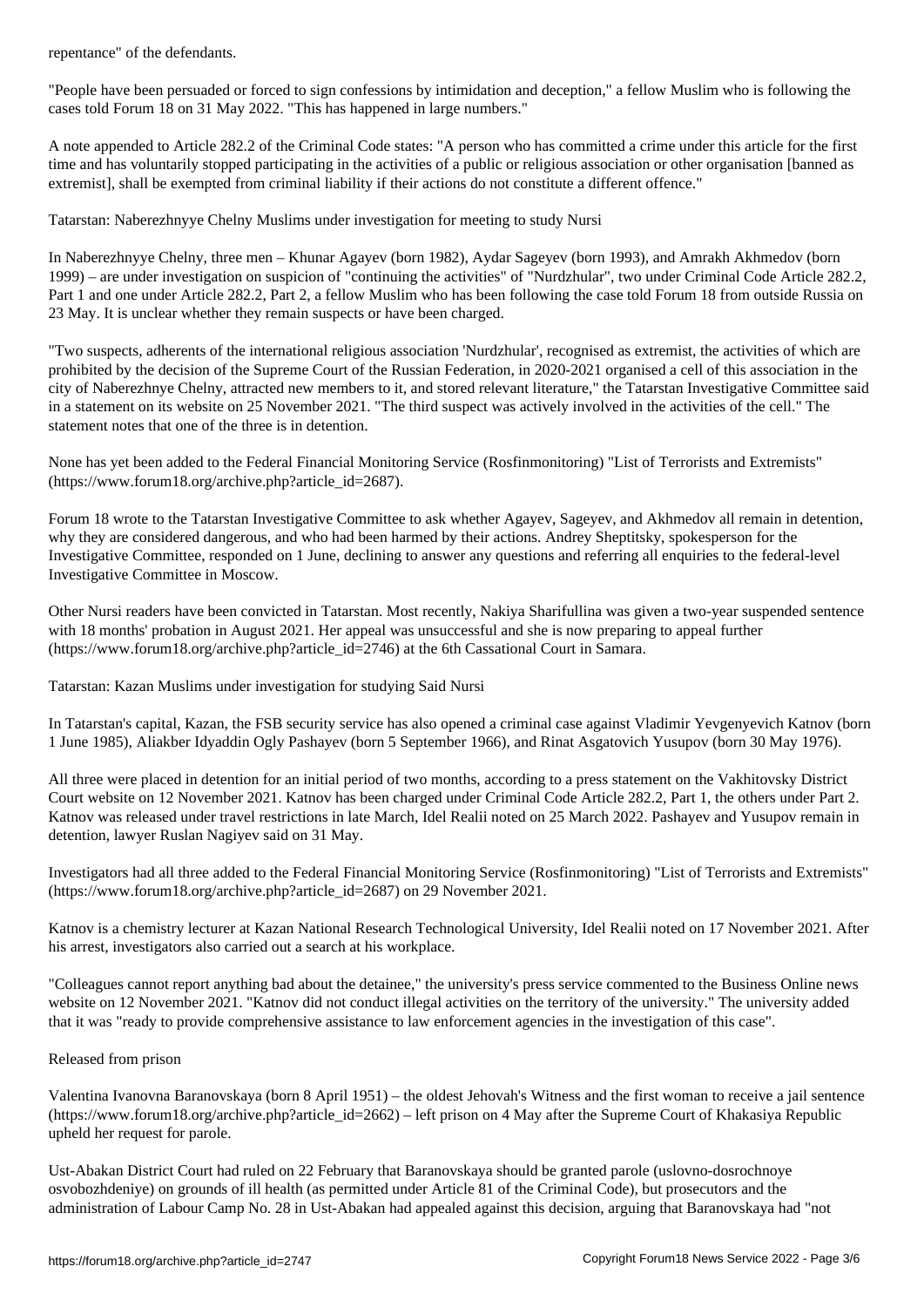Baranovskaya is subject to restrictions on freedom for six months after her release, Jehovah's Witness lawyers told Forum 18 on 1 June. During this time, she is not permitted to change her place of residence and must register regularly with probation authorities. These requirements will also continue to be in force until her original release date.

Police may also apply to court for administrative supervision (https://www.forum18.org/archive.php?article\_id=2681), the lawyers noted, but this has not yet happened.

Baranovskaya was originally due to be released on 10 January 2023, when her two-year sentence came to an end. An earlier attempt to gain parole (https://www.forum18.org/archive.php?article\_id=2698) in October 2021 was unsuccessful.

Her son, Roman Lyubomirovich Baranovsky (born 27 June 1974), who was convicted alongside her in February 2021, remains imprisoned (https://www.forum18.org/archive.php?article\_id=2662). He is due to be released on 10 January 2027.

Impact of amended Supreme Court guidance

On 28 October 2021, the Plenum of the Supreme Court in Moscow issued amendments to the Court's 2011 Decree (https://www.forum18.org/archive.php?article\_id=2698) "On judicial practice in criminal cases concerning extremism offences", which instructs judges on how to apply the Extremism Law. Such decrees are aimed at ensuring uniform application of Russian legislation across all courts.

As yet, these amendments appear to be affecting court practice only gradually, with more convictions than acquittals and more unsuccessful than successful appeals so far. The amendments do appear to have provided grounds for judges to issue a handful of acquittals, send cases for re-examination in lower courts, or return cases to prosecutors. Nevertheless, even those whom courts have found not guilty are facing further challenges from prosecutors who have lodged appeals in higher courts.

"Thanks to [the Supreme Court's amended guidance], we have had three acquittals," Jehovah's Witness lawyers noted to Forum 18 on 26 May. "In general, this is not salvation from persecution, but it is definitely positive."

The three acquittals to which the lawyers refer are as follows:

– Dmitry Viktorovich Barmakin (born 30 May 1974) became the first Jehovah's Witness to be acquitted since the nationwide ban when Pervorechensk District Court in Vladivostok found him not guilty on 22 November 2021 (https://www.forum18.org/archive.php?article\_id=2698). On 8 April 2022, however, Primorsky Regional Court overturned this ruling and sent the case for re-examination. The first hearing in Barmakin's re-trial took place on 13 May 2022, with the next due on 24 June 2022.

– Vera Ivanovna Zolotova (born 20 October 1946), Snezhana Yevgenyevna Bazhenova (born 20 December 1977), and Konstantin Aleksandrovich Bazhenov (born 24 July 1977) were the first Jehovah's Witnesses to be acquitted on appeal when Kamchatka Regional Court overturned their convictions on 18 January 2022 (https://www.forum18.org/archive.php?article\_id=2714). The ruling came into force immediately, freeing the defendants from all restrictions associated with their suspended sentences. Prosecutors have nevertheless lodged a cassational appeal at the 9th Cassational Court in Vladivostok, which is due to be heard on 8 June 2022, according to the court website.

– Darya Igoryevna Dulova (born 10 March 2000), Venera Nikolayevna Dulova (born 3 January 1968), and Aleksandr Vitalyevich Pryanikov (born 1 May 1987) were also acquitted on 15 March 2022 on their second appeal attempt at Sverdlovsk Regional Court (https://www.forum18.org/archive.php?article\_id=2713). Their acquittal also entered legal force immediately, but prosecutors in their case also lodged a cassational appeal at the 7th Cassational Court in Chelyabinsk. This was accepted on 18 May, but no hearing date has yet been set. The Dulovas and Pryanikov are also subjects of another criminal case alongside two other Jehovah's Witnesses, which is underway at Karpinsk City Court (next hearing due on 12 July).

Courts have also sent a number of cases back, either to lower courts for re-examination or to prosecutors for potential revision and resubmission.

Norilsk City Court (Krasnoyarsk Region) returned the case against Aleksandr Aleksandrovich Polozov (born 5 June 1970) and Stepan Sergeyevich Shelevyov (born 1 September 1982) to prosecutors on 18 April. This took place after more than eight months of hearings and after prosecutors had requested suspended sentences of six years with five years' probation.

In the written ruling, seen by Forum 18, the judge states that "From the indictment, it does not follow that, by their actions, Polozov and Sevelyov organised the activity of a banned extremist organisation – that is, such activity in relation to which this legal entity was liquidated. Given that the Supreme Court has stated in its decisions that professing the Jehovah's Witness religion on the territory of the Russian Federation is not forbidden by law, they have not been deprived of the possibility to worship independently."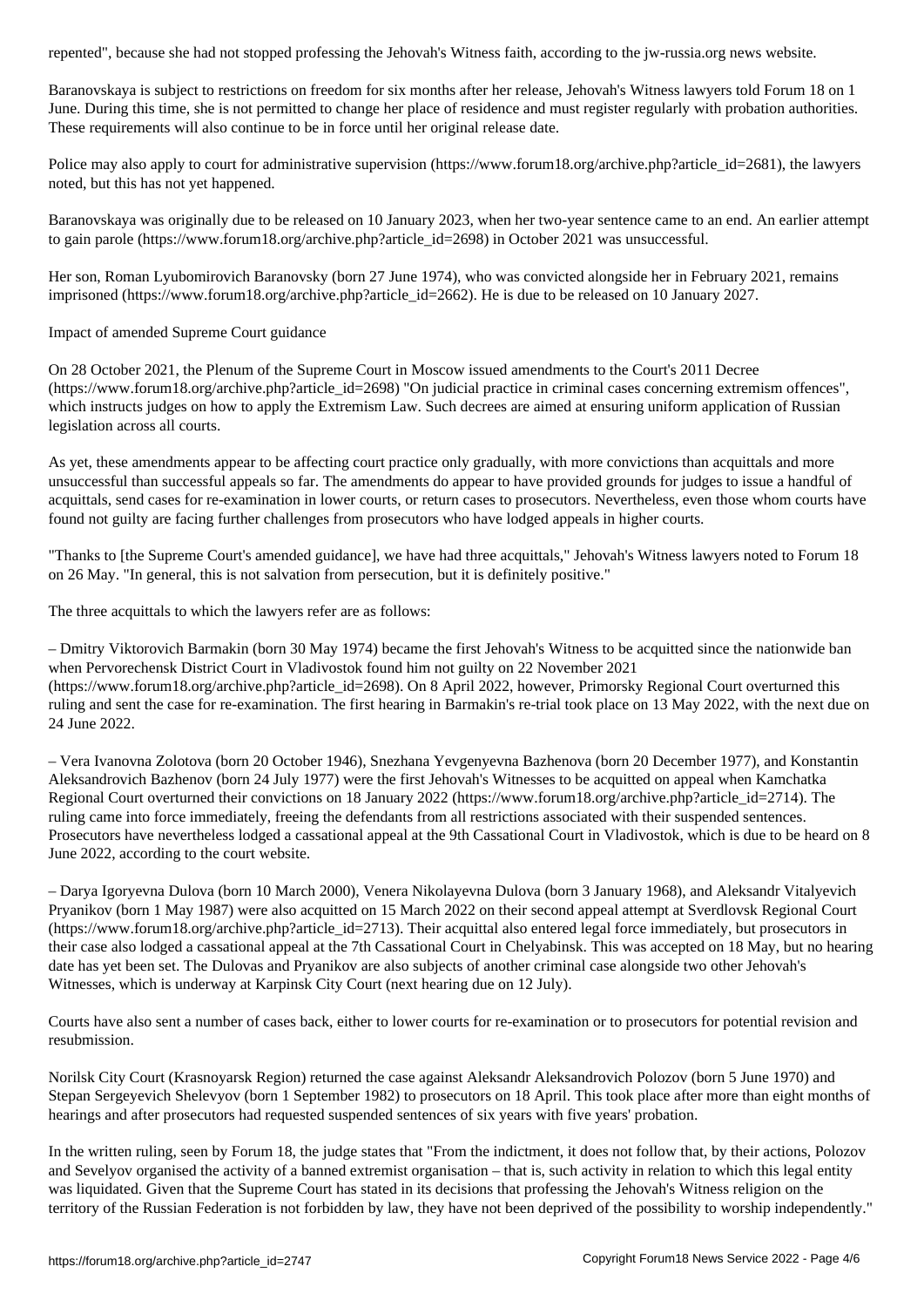The judge cites the Supreme Court's instruction that courts should ascertain a defendant's "specific actions", their motivation, and "the significance [of these actions] for the continuation or resumption of the [banned organisation]'s activities", and notes that the indictment lacks the necessary specific details of the defendants' activities: "The indictment does not show what concrete publicly dangerous actions Polozov and Shevelyov performed or what their significance was for the continuation or resumption of the banned organisation's activities".

Prosecutors are challenging the judge's decision, according to the Norilsk City Court website. It is unknown when this appeal will be heard.

Svetlana Yakovlevna Monis (born 15 July 1977) is currently undergoing a re-trial. She initially received a 10,000 Rouble fine under Criminal Code Article 282.2, Part 2 at Birobidzhan District Court on 15 February 2021. Prosecutors successfully challenged this and the Court of the Jewish Autonomous Region imposed a suspended sentence of two years and six months (with 2 years' probation and 1 year's restrictions on freedom) on 12 May 2021. Monis then appealed to the 9th Cassational Court, which overturned the earlier ruling on 9 December 2021 on the grounds of the Supreme Court's amended guidance and ordered the case to be re-examined at the appeal level – on this occasion, on 9 March 2022, the regional court sent the case back for re-examination in the first-instance court. Monis' next hearing at Birobidzhan District Court is due on 3 June 2022.

The re-trial of Aleksey Nikolayevich Khabarov (born 15 February 1975) at Porkhov District Court (Pskov Region) began on 24 January 2022. He initially received a three-year suspended sentence with two years' probation and six months' restrictions on freedom on 7 September 2021, but Pskov Regional Court overturned this ruling on 26 November 2021. There were "many different reasons for this, both positive and negative", Jehovah's Witness lawyers told Forum 18 on 1 June, "but in general, the court applied the new decision of the Supreme Court Plenum". Khabarov's next hearing is due to be held on 20 June 2022.

Other Jehovah's Witnesses whose cases have been sent back by cassational courts for re-examination have nevertheless been unsuccessful in getting their convictions overturned.

Yury Prokopyevich Savelyev (born 1 January 1954) was sentenced to six years' imprisonment in December 2020. He appeared at Novosibirsk Regional Court for a second appeal on 7 February 2022, where his conviction and sentence were left unchanged.

Konstantin Viktorovich Guzev (born 16 June 1964) received a suspended sentence of two years and six months with two years' probation in February 2021. He underwent a second appeal on 15 March 2022, at which the Court of the Jewish Autonomous Region upheld the original ruling.

## Released from prison, deported

Danish citizen Dennis Ole Christensen (born 18 December 1972) – the first Jehovah's Witness to be imprisoned under Criminal Code Article 282.2 – was released from Labour Camp No. 3 in the Kursk Region city of Lgov on 24 May, having served his sentence in full. Federal Migration Service officials immediately took him to Domodedovo Airport in Moscow, from which he and his Russian wife Irina flew to Copenhagen via Istanbul. They arrived in Copenhagen on 25 May.

As a result of his conviction, Christensen – who has never held Russian citizenship – lost his right of residence in Russia, and was ordered deported upon his release. He had wanted to return to Denmark, Jehovah's Witnesses told Forum 18 on 25 May.

Christensen received a six-year prison sentence (https://www.forum18.org/archive.php?article\_id=2450) on 6 February 2019 when Railway District Court in Oryol found him guilty under Criminal Code Article 282.2, Part 1. Prosecutors had charged him with "continuing the activities" of Oryol's local Jehovah's Witness religious organisation, which a local court had ordered liquidated and banned as "extremist" in 2016 (https://www.forum18.org/archive.php?article\_id=2228), before the Supreme Court's blanket liquidation of Jehovah's Witness legal entities and nationwide ban on their activities in 2017. He appealed unsuccessfully on 23 May 2019 (https://www.forum18.org/archive.php?article\_id=2479).

Police and FSB security service officers arrested Christensen at a worship meeting on 25 May 2017, and he spent the entirety of the investigation, trial, and appeal process in detention. His release from prison three years after his sentence entered legal force took his time in detention into account.

Christensen made four ultimately unsuccessful attempts (https://www.forum18.org/archive.php?article\_id=2638) to gain early release (not parole, but the replacement of unserved prison time with a lighter punishment).

Kursk Region Prosecutor's Office told Forum 18 in February 2021 (https://www.forum18.org/archive.php?article\_id=2638) that Christensen had "repeatedly violated the established [prison] routine" and had been punished for this. Prison authorities had presented "fabricated evidence" of Christensen breaking prison rules – for example, by communicating with people in other cells, which he denied. This led to his being labelled a "malicious violator of prison protocol", Jehovah's Witness spokesperson Yaroslav Sivulsky explained to Forum 18 in January 2021 (https://www.forum18.org/archive.php?article\_id=2638).